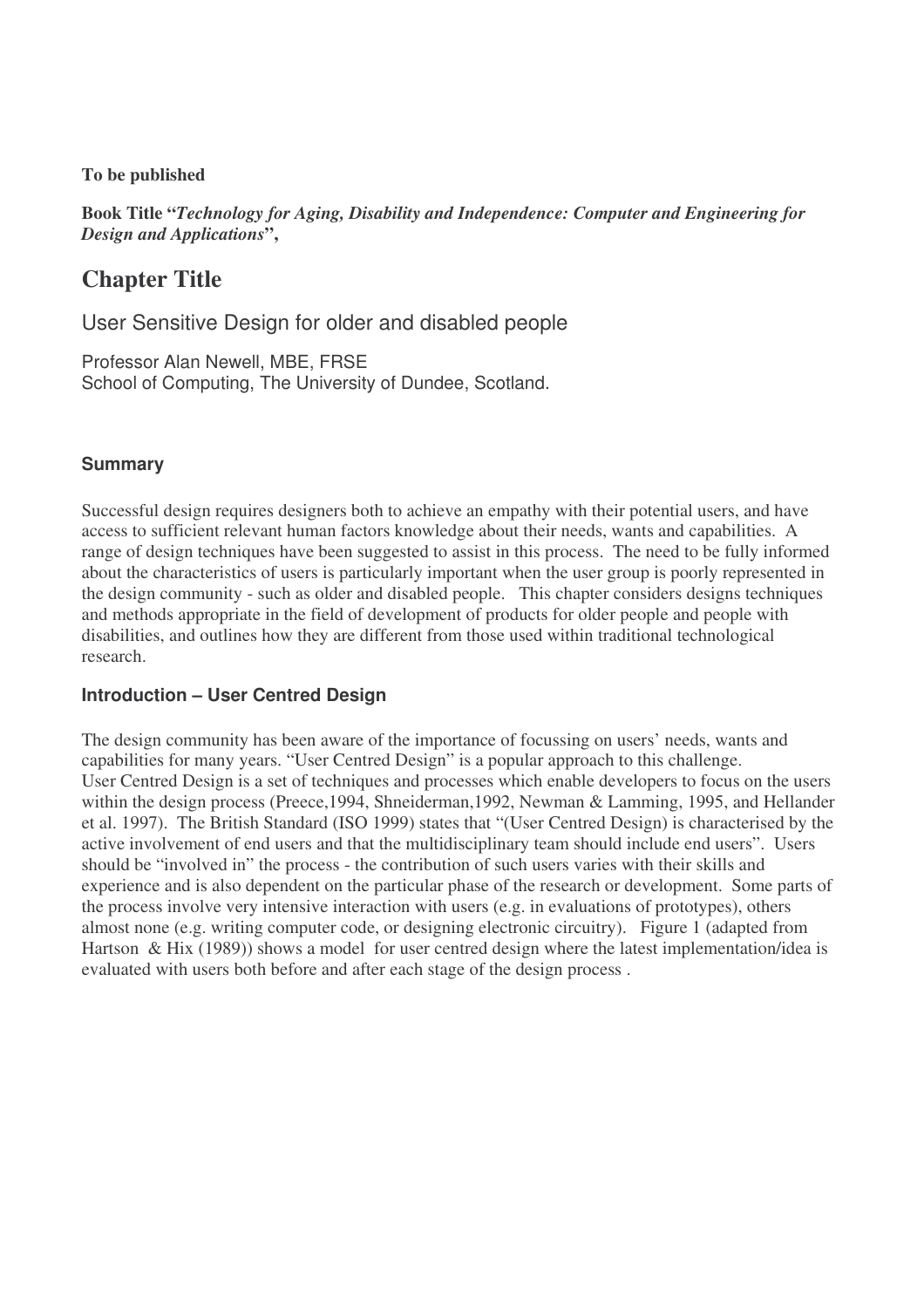Users, however, are not normally involved in the activities shown at the periphery of the diagram and need not always be involved in some of the evaluation procedures.



Figure 1: A model for the user centred design process.

Participatory Design, (Muller, 2002 and Kyng and Mathiassen, 1997) is also a design technique which proposes a focus on the users, and includes both the pragmatic approach of direct collaboration between designers and users and a more conceptual approach that incorporates complementary perspectives to help designers come up with better solutions.

Ethnography involves users within the design process (Blomberg et al. 2002), but, in this case, the ethnographer acts as an intermediary between the users (usually in their own environment) and the designers. The ethnographer's role is to present as full a picture as possible of the user, their culture and their environment to the designers. These are often in the form of a written report, but other ways can also be used such as "experience models", "opportunity maps", profiles, scenarios, mock-ups and prototypes,

The inclusion of older users and users with disabilities, however, can impose significant changes to these design philosophy and needs to be carefully considered (Newell & Gregor 1997, Newell 1995, Newell and Gregor 2002). Currently there tends to be (possibly artificial) distinctions between:

- Mainstream design (which often seems to be exclusively for able-bodied people),
- The design of systems exclusively for people with disabilities (products of rehabilitation engineering - sometimes called "orphan" products) and, more recently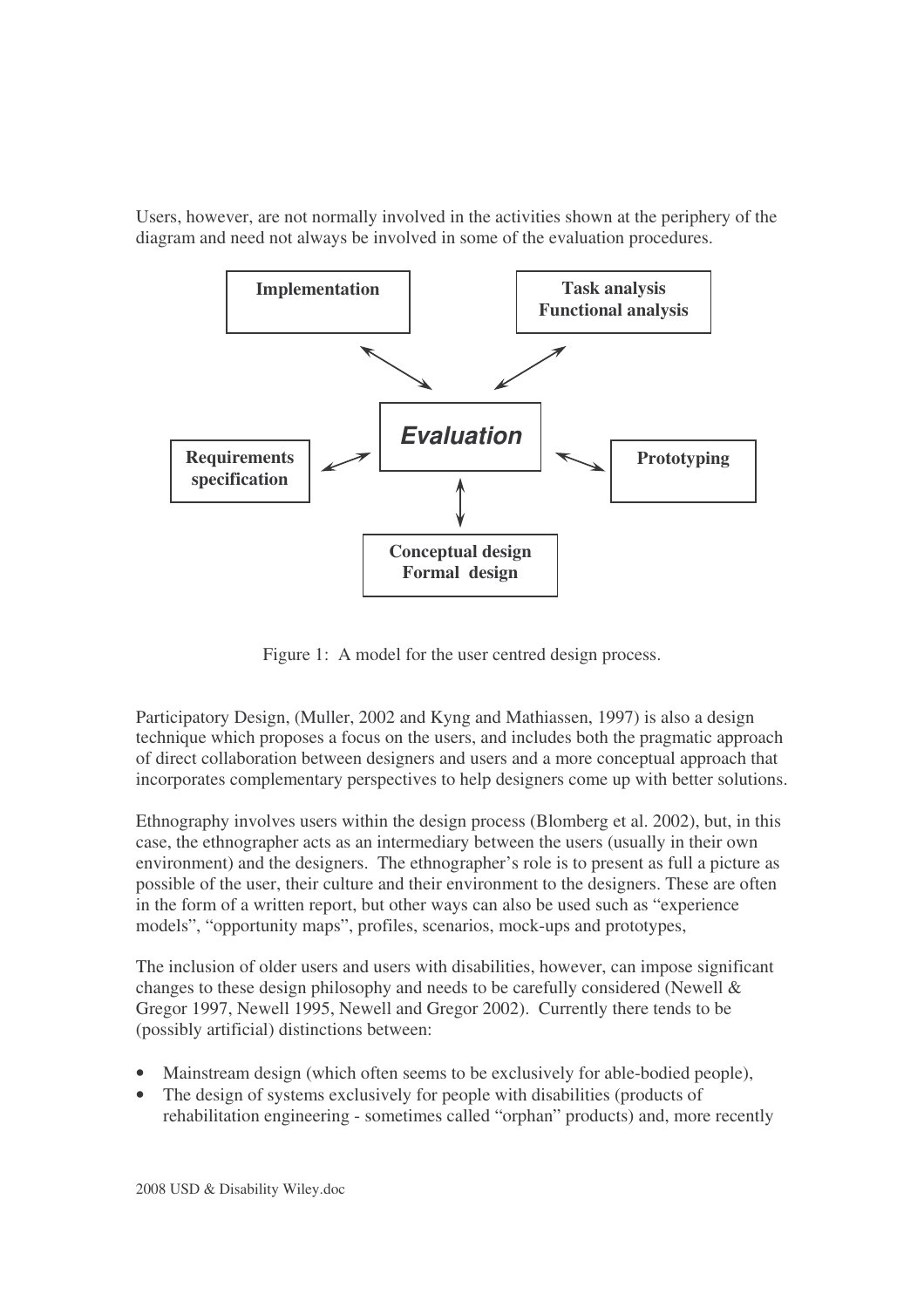• "Inclusive" design.

#### **Inclusive Design**

A number of initiatives have been launched to promote a consideration of people with disabilities within the user group of mainstream product development teams. These initiatives have had a number of titles including: "Universal Design", "Design for All, "Accessible Design", and "Inclusive Design". Examples of such initiatives include the idesign project jointly with Cambridge, York, Dundee Universities and the Royal College of Art, http://www-edc.eng.cam.ac.uk/idesign/ the INCLUDE project within the European Union (http://www.stakes.fi/include), and, in the USA, the Centre for Universal Design at North Carolina State University (http://www.design.ncsu.edu/cud/ud/ud.html), and work at the Trace Centre in Wisconsin-Madison (http://www.trace.wisc.edu). Newell and Gregor (19997) also proposed the concept of "Ordinary and Extra-ordinary human-machine interaction which is a different approach to including older and disabled people in the design process.

The i~design project seeks to provide tools to improve quality of life for the wider population. It focuses on enabling industry to design products that can be used effectively by the population as a whole, including those who are older and/or disabled. Clarkson et al. (2003) propose that, in order to maximize the usability for the largest number of possible users, the appropriate information on users should be available to designers. They suggest a structured design approach, including the concept of an "Inclusive Design Cube". The axes of the cube represent motion, sensory and cognitive capabilities of the users. The overall cube represents the whole population, but is subdivided in the "ideal" population of users for a particular product, and the population which can actually use the product. This cube can provide a way of assessing the proportion of the whole population which is excluded from using any particular device.

The INCLUDE project produced a methodology for "Inclusive Design" for telecommunication terminals (Hypponen 1999), which was based on standard textbooks for user centred design and usability engineering (such as Neilson, 1993 and Ulrich and Eppinger, 1995), and on an extension of the International Standards for human centred design (ISO 1999). They underlined the importance of the design not being linear, but iterative, with constant reference back to evaluation with the users (Wood 1998) {also indicated in figure 1 above}. They suggested that one approach was "to compromise slightly on the product design so that, while the design retain the functionality required by people with disabilities, it still appeals to a wider audience". They also commented that "there were many different methods of choosing how to collect user needs and integrate them into product development, and that the suitability of this approach to accommodating a range of disabilities into the design process (in an effective and efficient manner) is unclear". They recommend "guidelines as a good cheap basis for integrating needs of people with varying abilities into design at an early phase". Examples of such guidelines can be found at their web site and within (Hypponen 1999), and other literature on "Design for all".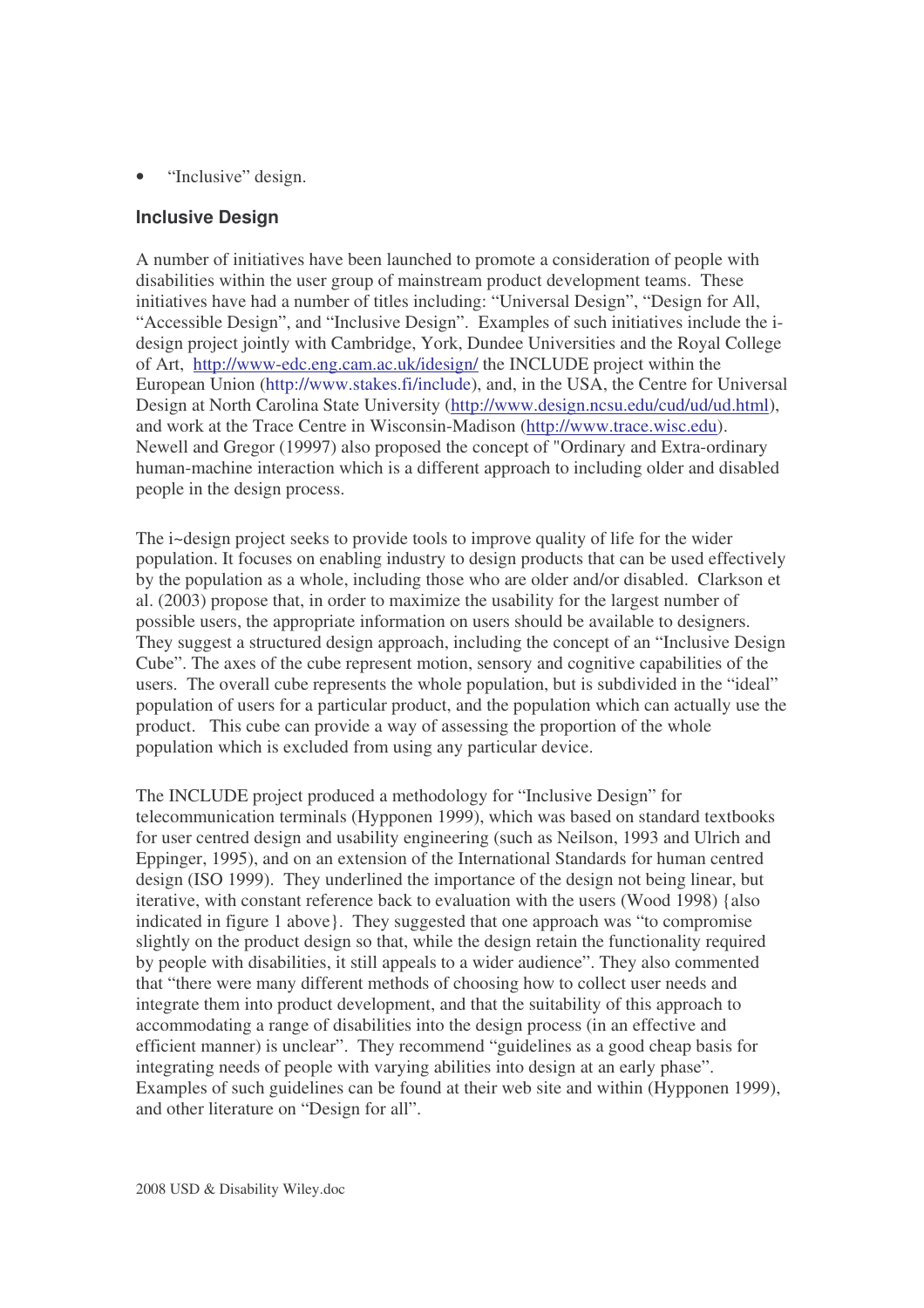The INCLUDE project recommendations are similar to general user centred design principles. They include: Flexibility in Use, Simple and Intuitive Use, Perceptible Information, Tolerance for Error, Low Physical Effort, and Size and Space be Provided. They remind the reader to be aware of the needs of people with disabilities when following these guidelines. Their philosophy, is based on the underlying premise of "Equitable Use", that is: "the design should be useful and marketable to *any* group of users" (my emphasis)". If taken literally, however, this imposes very substantial requirements on the designer, which may not always be appropriate. It should be remembered that, in its full sense, and, except for a very limited range of products, "design for all" is a very difficult, if not often impossible task. The use of term thus has some inherent dangers. Providing access to people with certain types of disability can make the product significantly more difficult to use by people without disabilities, and often impossible to use by people with a different type of disability. Also the need for accessibility for certain groups of disabled people might not be required by the very nature of a product.

#### **Ordinary and Extra-Ordinary Human-Machine Interaction**

The concept of "Ordinary and Extra-ordinary human-machine interaction was developed by Newell (1995). It addresses the relationship between the functionality of users and the environment in which they may operate. This draws the parallel between "ordinary" people operating in an "extraordinary" environment (e.g. high work load, adverse noise or lighting conditions), and an "extra-ordinary" (disabled) person operating in an ordinary environment. It made the point that the characteristics of both the environment and the users' functionality can change substantially from minute to minute, and from day to day, in addition to very long term changes due, for example, to ageing and to changes in the physical environment and social situation (Newell & Gregor 1997). They said that designers need to be explicitly aware of these concepts and understand how they can be used to the greatest benefit of everyone, including people who are either temporarily or permanently disabled. They gave a number of examples of designs which were specifically focussed on older and/or disabled people which led to very successful main stream products. These include the cassette tape recorder (first developed by a company producing talking books for the blind), the predictive coding system available in mobile telephones (first developed to allow people with physical disabilities to use very large keys to input text), and the Ford Focus automobile which was designed to cope with the mobility restrictions which occur in older people, and became the best selling car in the UK Ford range). Newell and Gregor (1997) recommend that there are significant advantages in first considering the challenges of older and disabled people and then extending the design to be appropriate for non-disabled people, rather than taking a main stream product and attempting to modify the design to make it more inclusive.

### **"User Centred Design for older and/or disabled people**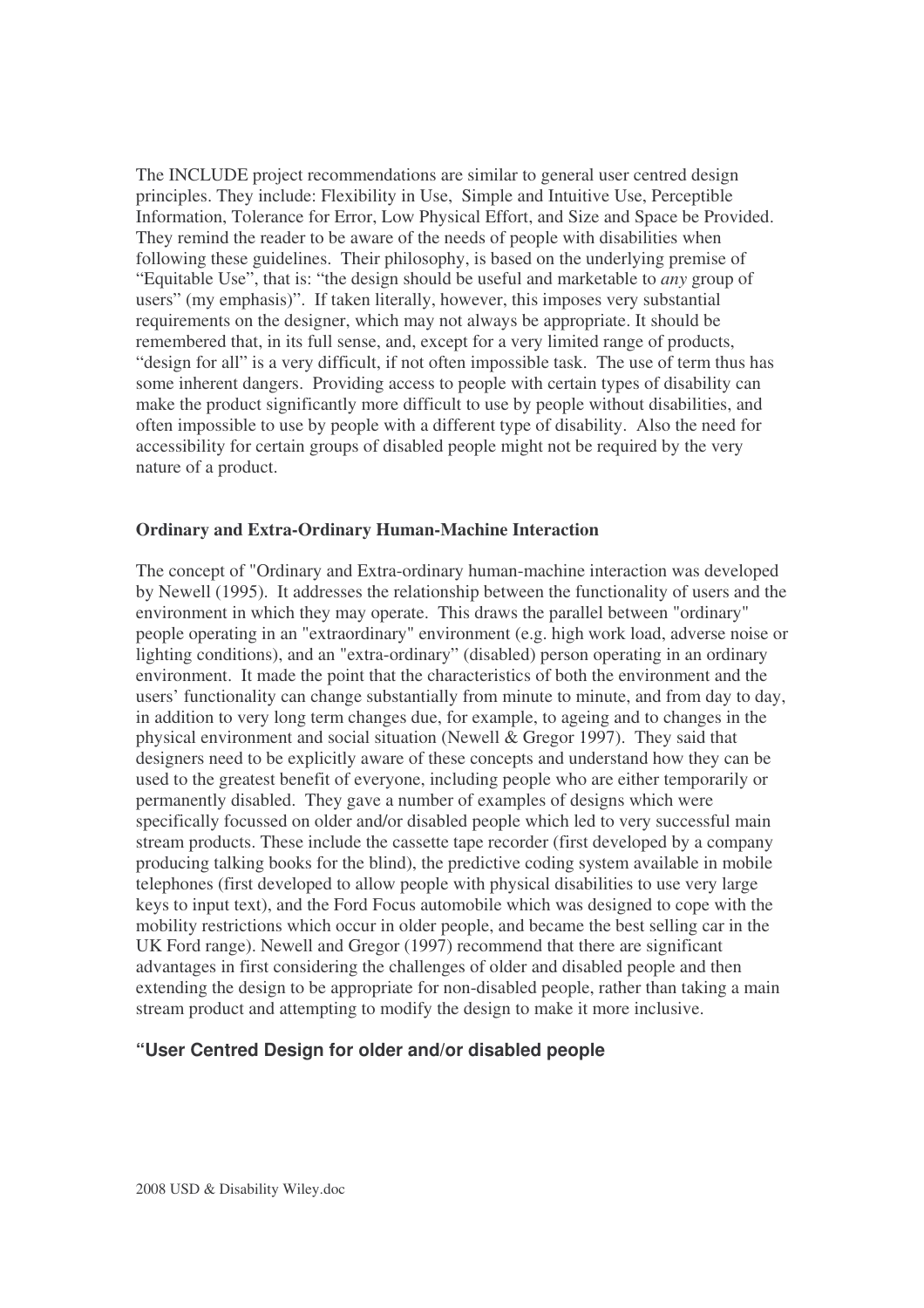There are some important distinctions between traditional User Centred Design with able-bodied users, and UCD when the user group either contains, or is exclusively made up of, people with disabilities. These include:

- Much greater variety of user characteristics and functionality,
- The difficulty in finding and recruiting "representative users",
- Possible conflict of interest between accessibility for people with different types of disability,
- Conflicts between accessibility, and ease of use for less disabled people ("temporary" able-bodied") (e.g. floor texture can assist blind people but may cause problems for wheel chair users),
- Situations where "design for all" is certainly not appropriate (e.g. blind drivers of motor cars),
- The need to specify exactly the characteristics and functionality of the user group, and
- Provision for accessibility via the provision of additional components.

If the design process is to be focussed on older and/or disabled people, either for specialised products or as a way of developing inclusive products, the design process should include interaction with older and/or disabled users. Newell and Gregor (2000) have pointed out the increased usability challenges of this group, and the difficulties in finding and recruiting 'representative' users. They conclude that traditional methodologies do not cater well for these groups.

Older people can, very crudely, be divided into three groups:

- Fit older people, who do not appear nor would consider themselves disabled, but whose functionality, needs and wants are different to those they had when they were younger,
- Frail older people, who would be considered to have a "disability" often a severe one, and in addition have a general reduction in many of their other functionalities, and
- Disabled people who grow older, whose long-term disabilities may have affected the ageing process, and whose ability to function can be critically dependent on their other faculties, which will also be declining.

This taxonomy serves to illustrate the fact that capability and disability are not opposites. Designers should recognise the whole range of capability levels, and understand that these are continua rather than binary (able bodied - disabled). Other major characteristics of older people, when compared with their younger counterparts, include:

- The individual variability of physical, sensory, and cognitive functionality of people increases with increasing age,
- The rate of decline in that functionality (that begins to occur at a surprising early age) can increase significantly as people move into the "older" category,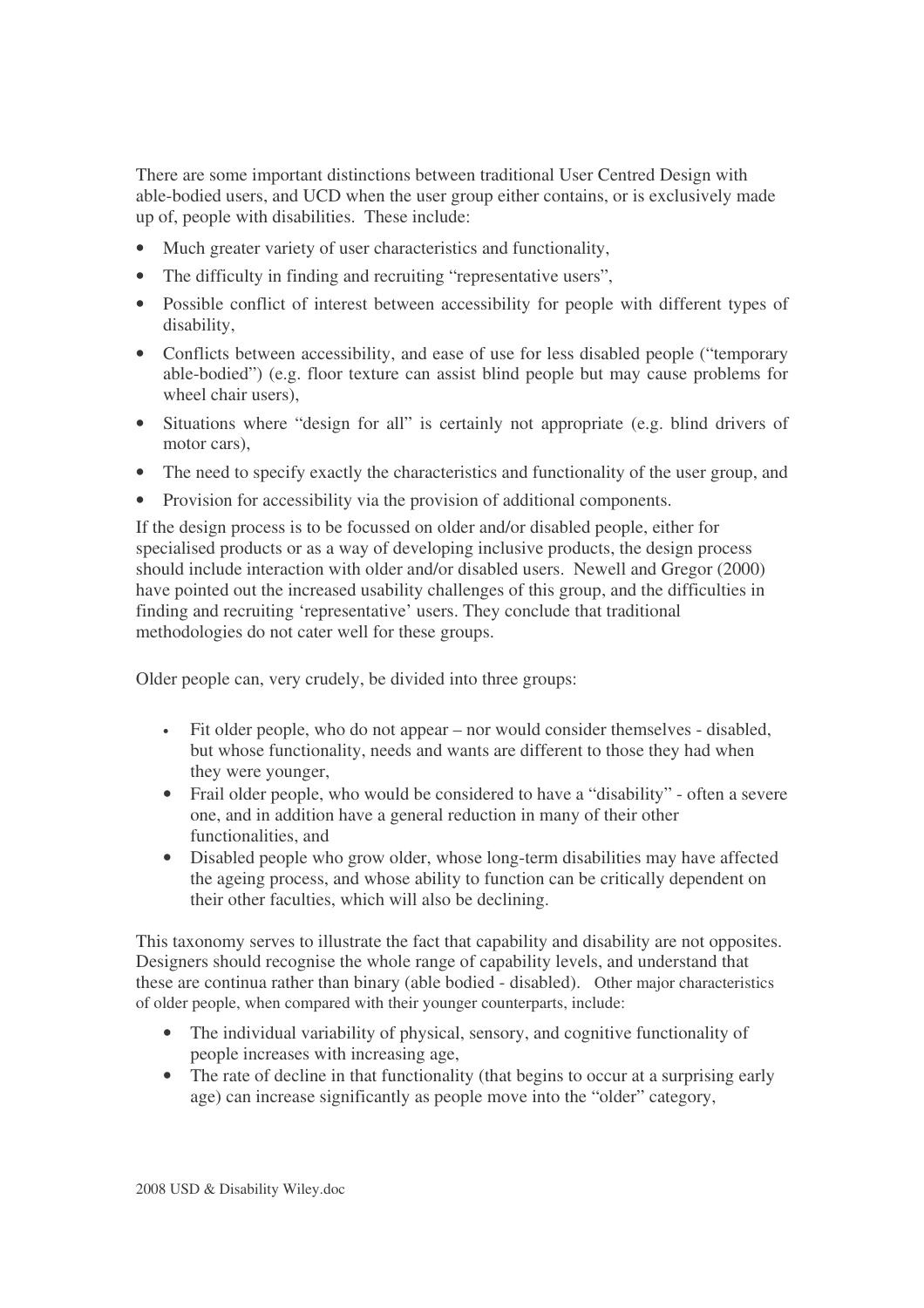- Problems with cognition, e.g. dementia, memory dysfunction, and the ability to learn new techniques appear more widely,
- Older people may have significantly different needs and wants due to the stage of their lives they have reached, and
- The environments in which older people live and work can significantly change their usable functionality – e.g. the need to use a walking frame, to avoid long periods of standing, or the need to wear warm gloves.

As people grow older their abilities change, with, in general, a decline over time in cognitive, physical and sensory functions, each declining at different rates relative to one another for each individual. In addition, any given individual's capabilities vary in the short term (Gregor and Newell 2001).

Current technology, however, produces a static artefact with no, or very limited, means of adapting to the changing needs of users as their abilities change. Even the user-centred paradigm (e.g. ISO 1999 , Neilson 1993, Preece 1994 Shneiderman 1992) assumes that the user has characteristics which are invariant with time. Thus the methodology of research and development must bring into focus, not only the substantial variability which exists in user characteristics, but also the changing nature of the functionality they have, over both short and long time scales.

Many older users of computer systems can be affected by multiple disabilities, and such multiple minor (and sometimes major) impairments can interact, at a human computer interface level to produce a handicap that is greater than the effects of the individual impairments. Thus, for example, poor eyesight can be accommodated in computer systems by increasing font size, but this reduces the information on the screen at any one time and thus provides greater cognitive load on the user, and, if memory function is slightly impaired, this may mean that the swapping from screen to screen is impracticable. Blindness can be accommodated by using a speech synthesizer to read out the text, but all older people have reduced hearing, and many find the additional cognitive load of interpreting synthesized speech, and remembering what has been said offer substantial additional barriers to understanding. Thus research into accessibility which is focused on single impairments may not always provide appropriate solutions for older users.

There are additional specific challenges when older people and people with disabilities are part of the formal user group within a product development environment. For example there can be serious ethical issues related to the use of these groups as "subjects". Some of these are medically related, and can also include the ability to obtain informed consent.

Research challenges when disabled people are part of the user group can include:

- It may be difficult to get informed consent from some users,
- The users may not be able to communicate their thoughts, or even may be "incompetent" in a legal sense,
- The user may not be the purchaser of the final product,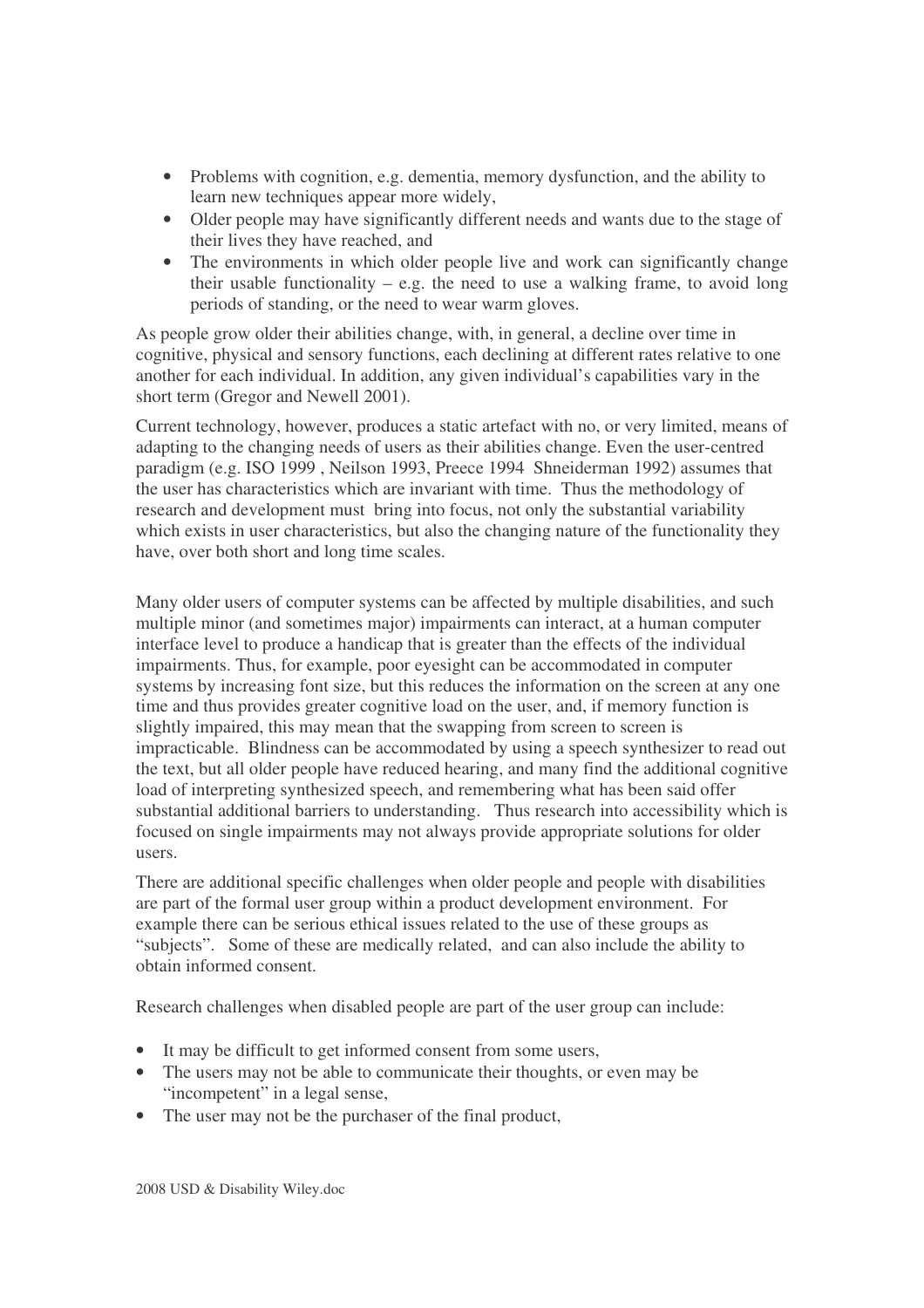- Payments may conflict with benefit rules,
- Users with disabilities may have very specialised and little known requirements,
- Different user groups may provide very conflicting requirements for a product,
- Conflicts of interest between user groups (including "temporarily able-bodied"),
- The lack of a truly representative user group, and how to find and recruit an appropriate group of users.

Alm (1994) and others have also considered the ethics of research with individuals with disabilities, including those with communication impairments. They conclude that it is not as straightforward to work with these users as it would be to work with disabled people who do not have communication dysfunction. Similar problems can occur when working with people with cognitive dysfunction.

In addition, the involvement of clinicians may also be needed when disabled users are involved. Their expertise is invaluable, but it is also vital that the clinicians are fully aware of the motivation and methodologies of the design process, which are very different from a normal clinical situation. Communication, between clinicians and engineers can be fraught with difficulties as they come from different backgrounds and have different jargon. A fully co-operative team of clinicians and engineers is a world beating combination, but it needs to be developed and fostered - it does not happen by chance. Also, a reliance on expert opinion rather than observations of users could compromise the very process that user participation is supposed to serve.

In order to ensure that these differences are fully recognised by the field, Newell and Gregor (2000) recommended that the technique should be called "User Sensitive Inclusive Design" The term "inclusive" rather than "universal" reflects the view that "inclusivity" is a more achievable, and in many situations, appropriate goal than "universal design" or "design for all". "Sensitive" replaces "centred" to underline the extra levels of difficulty involved when the range of functionality and characteristics of the user groups can be so great that it is impossible, in any meaningful way, to produce a small representative sample of the user group, nor often to design a product that truly is accessible by all potential users.

# **Aesthetics**

Aesthetics is often seen to be less important in Assistive Technology than other equipment for domestic use (Newell 2003). There have been times when areas of fashion were particularly beneficial to older users. In Victorian times, the walking stick was a fashion accessory for many (and also could even serve as a repository for hard liquor or a weapon of defence/attack). In those days a wide variety of very beautiful walking sticks could be purchased, and a walking stick was a badge of honour rather than shame. This is still true for country-walking enthusiasts, but there seems little cross linkage between design of walking sticks for outdoor pursuits and those intended for therapeutic purposes.

The fact that the typical user of assistive technology iss not usually the purchaser can have a major influence on equipment design. Assistive technology often has an institutional 'air' about it – being more suited to a hospital ward than to a living room.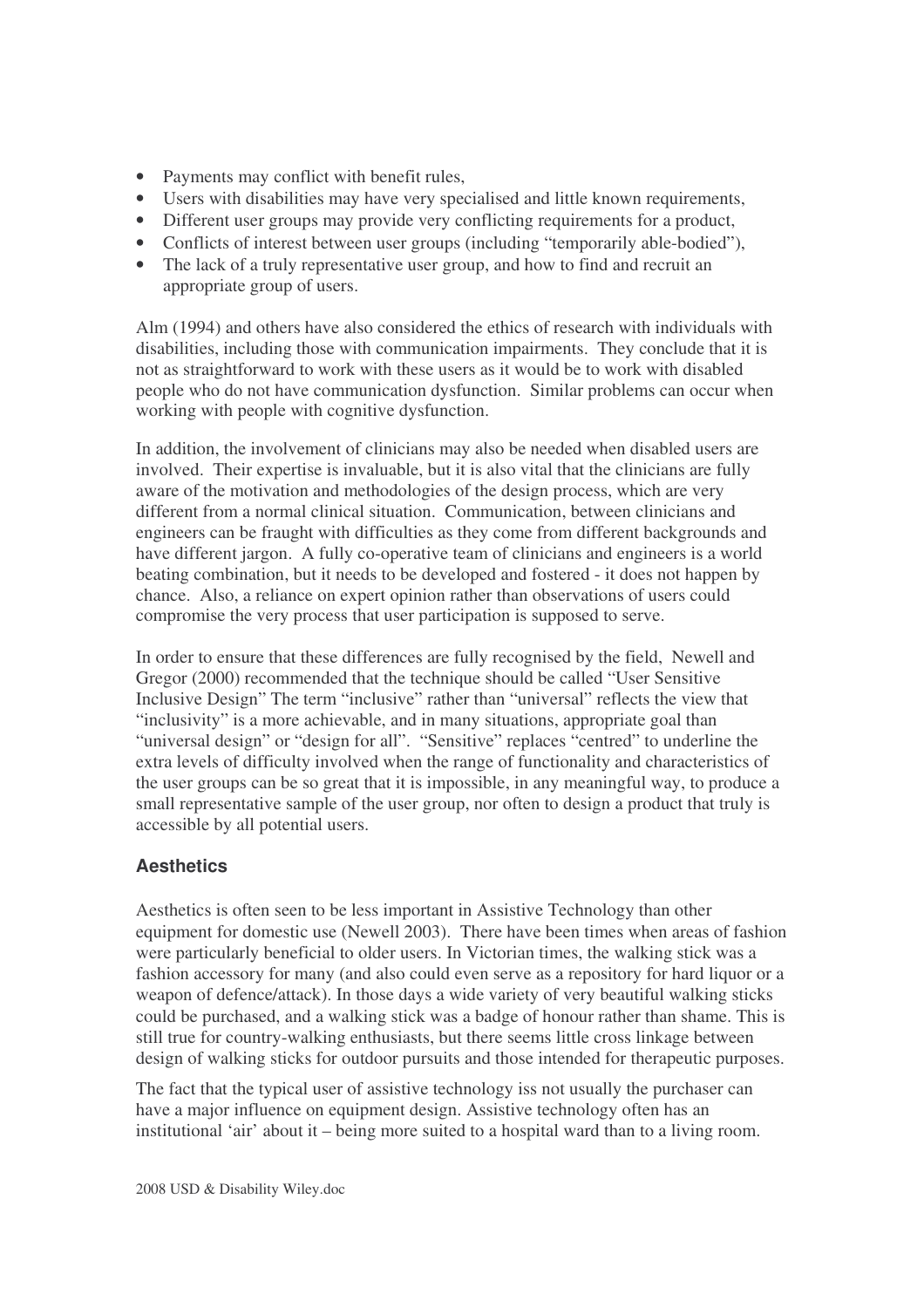The difference between 'need' and 'want' has very important effects particularly regarding the aesthetics of equipment. Those things people want are usually beautiful - in the eyes of the purchaser at least. In contrast, those products which others have determined that people 'need', are not perceived to have the same requirement to be beautiful - their functionality being considered to be of primary if not exclusive importance. However, this need not be the case. There is no absolute reason why assistive technology devices should be ugly, other than possibly a lack of motivation to produce beautiful products for the rehabilitation market, or a reluctance to employ designers with visual awareness, or to allow such designers to consider aesthetics as an important part of their remit. There are moves towards efficient artificial legs as a fashion statement, rather than the design being compromised in an attempt to make them 'cosmetic' (i.e. conceal that they are artificial), and 'cool' wheelchairs for younger people, but most current assistive technology is not considered to be a fashion accessory. Demographic changes, however, are likely to produce the need for incorporating aesthetic design within products. This will favour those assistive technology designers who are fastest to respond to the true needs and wants of the users.

The questions that the assistive technology industry needs to address include:

- 1. Should assistive technology 'delight' the user (and their friends and companions)?
- 2. Why can assistive technology not be a fashion statement ?
- 3. Why should assistive technology for the home look as if it was designed for a hospital ward?
- 4. What is most appropriate way to do market research in this field?
- 5. What is the best way to market assistive technology products to a wider group?
- 6. How can one best obtain accurate feedback from current users (including but not exclusively their professional carers)?

### **Involvement of disabled users**

Users with disabilities and clinicians can make a tremendous contribution both to research and to the commercial products that have grown from research in this area.

There are two major ways in which users can be involved:

- As disabled consultants on the research team, where they act essentially as "test pilots" for prototype systems,
- By the traditional user centred design methodology of having:
	- o User panels,
	- o Formal case studies, and
	- o Many individual users who assess and evaluate prototypes.

Within research in the School of Computing at Dundee University (Gregor and Newell 1999), disabled consultants are full members of the research team, and are chosen with great care, and make many very important contributions to the research (Waller et al 1996, Alm et al 1992, McGregor & Alm 1992). The rewards for the disabled consultants on the research team have come from being internationally known in the field, attending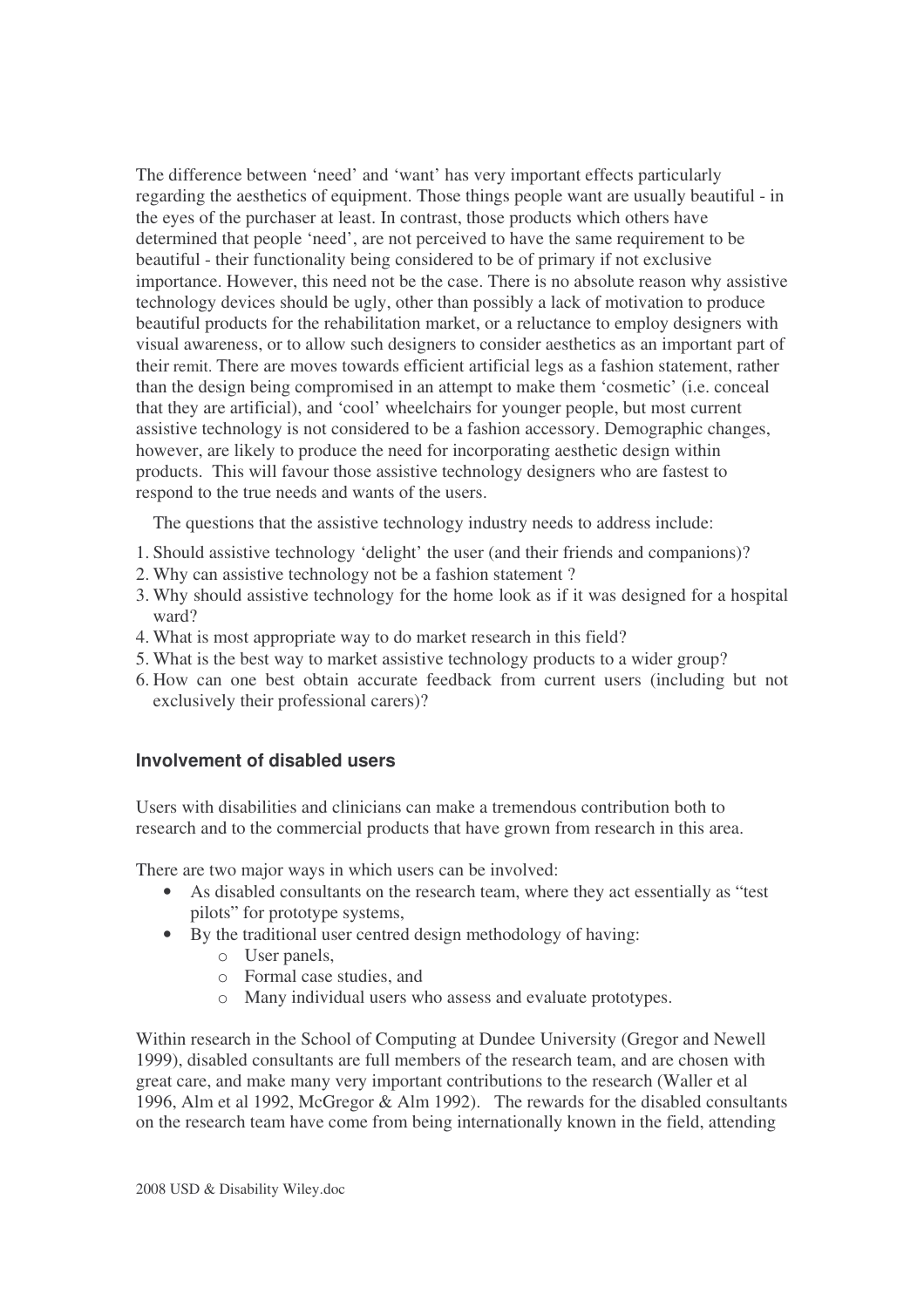international conferences and giving lecture tours (McGregor 1995). From time to time, this group has employed researchers who happen to be disabled, but they are employed strictly on merit as researchers.

The panels of users at Dundee have enjoyed working with the group and their reward has been to take part in a project, which may be useful to older and disabled people in the future. Some of them have been able to obtain the commercial products which have grown from our research, but it was made clear to them at the start of the research that the provision of such long term support was not the responsibility of the project.

Dundee's School of Computing is one of the few Computing Departments, which has employed speech therapists, nurses, special education teachers, linguists and psychologists. By employing clinicians on research projects, rather than consulting service orientated clinicians, we have ensured that the ethos of the whole team is a research ethos, which is vital for high quality long term research. In projects which do not have clinicians on the research team, we consult with clinical colleagues as appropriate.

# **Involving Older and disabled people in the development process**

Although most people agree on the importance of involving older people during the development of new technology, there are relatively few examples or guidelines for their successful involvement (Keates and Clarkson, 2002), and often traditional formats have to be adapted. Various researchers, however, report on the problems encountered when running focus groups with older people (Lines and Hone, 2002; Barret and Kirk, 2000). There are some case studies about design processes involving older people (Gheerawo & Lebbon, 2002) which give valuable pointers as to how information can be elicited from this age group.

The cultural and experiential gap between designers and users is especially large when developing Information Technology products and other new technology for older users. Many older people have had little exposure to computers, while for younger people (especially those who develop new technology) much technology is an integrated part of their lives. They find it difficult to imagine life without it, and technical terms or metaphors, which may seem like normal words to younger people ('monitor' or 'windows'), can be difficult to avoid or to describe. Computing conventions such as visual language and interface metaphors used in computer systems can also cause confusion. A scroll bar is an example of a whole repertoire of "widgets" of which older people have limited or no experience. The approach of many older people is based on a fundamental lack of trust and a very limited understanding of the underlying concepts in the system, leading to a reluctance to experiment. Also "time to complete the task" is often not as important to older people, as "getting the job done" (see also Hardy & Baird 2002)

In addition (Eisma et al 2003A) have found that older people, in can be reluctant to complain, or criticise products, and they can experience more computer anxiety, and be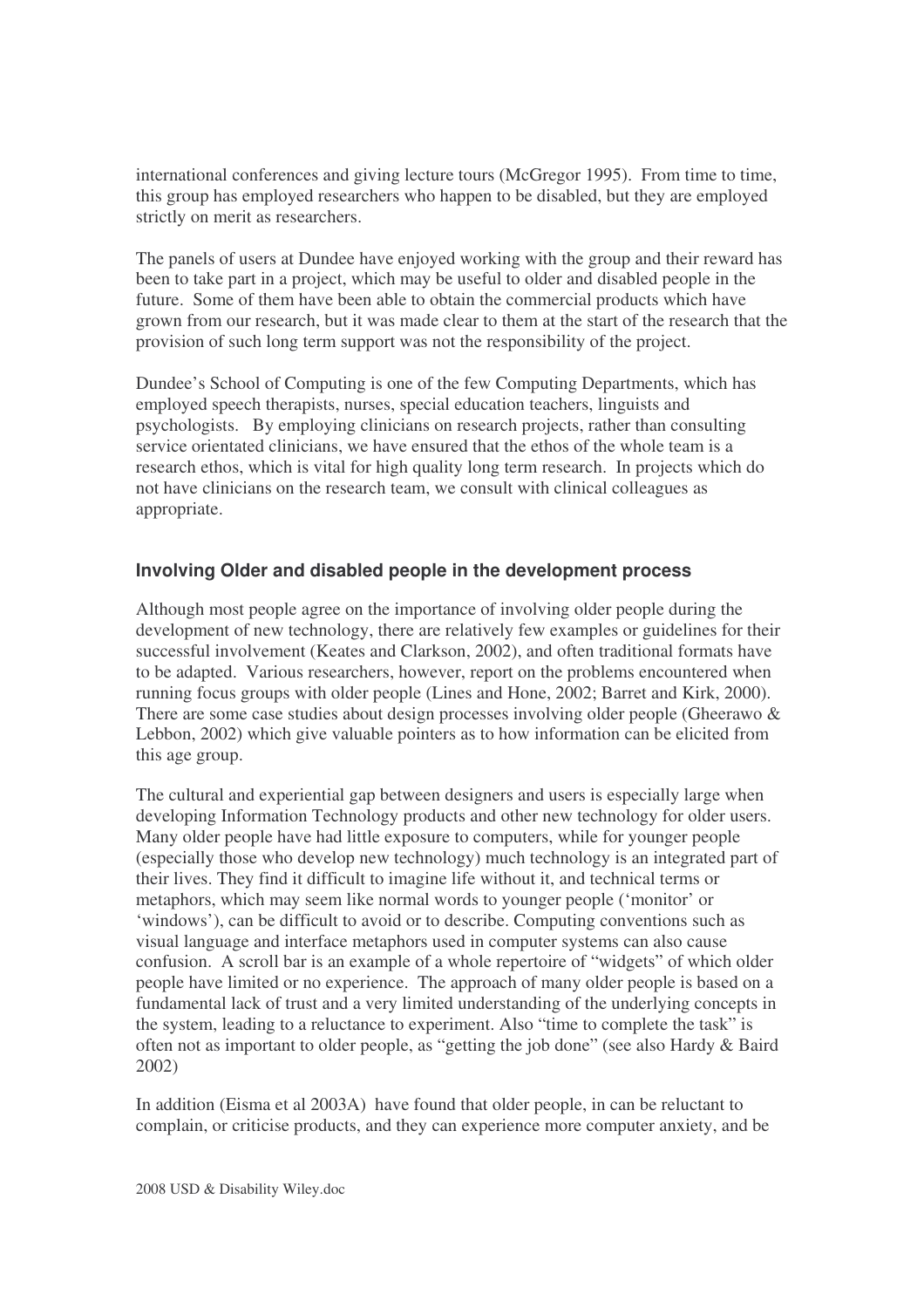more negative about the amount of effort required to learn to use them. This characteristic is often fuelled by the assumption that they have no use for them (Marquie et al. 2002).

Challenges can be caused by decreasing abilities, for example in sight, hearing and short term memory. In particular, traditionally structured focus groups have been found to be less than satisfactory when attempting to elicit information from groups of older people. Age related cognitive deficits can also make self reporting inaccurate (for example, in a questionnaire), with recent research showing that there are age differences in the ways in which people respond in self-reports (Park and Schwarz 2000). In addition, challenges may arise because older people tend to tire more quickly (Kayser-Jones & Koenig 1994), and this can severely limit the duration of sessions.

Some of the information which designers are trying to elicit can be particularly sensitive, and care needs to be taken to carefully choose topics and appropriately introduce sensitive topics. For example, Russell (1999) found that many older people may not want to talk about topics such as social isolation, "because such an acknowledgement challenged their identity as independent people"

In addition, motivations behind user participation should be considered, "If people are lonely, do they consent to be interviewed because of the social interaction it provides them?" (Lines & Hone, 2002 p. 25). Sensitivity and an awareness of users' motivations for participating are important considerations in working successfully with older people. For example, the author and his colleagues, and Lines and Hone (2002) have found that it is not easy to keep a focus group of older people focused on the subject being discussed. They suggest that a contributory factor to this is the motivation of the participants: many of our informants see these groups as vehicles for socializing as well as providing information to the researchers.

# **Mutual Inspiration**

Eisma et al (2003B) proposed the concept of mutual inspiration to avoid the researcher /designer divide which often threatens the effective communication of requirements to the design team. An essential part of this methodology is building a diverse user-base, forming a long-lasting partnership with older people, and developing approaches for effective interaction with this target user group. They propose that both the users and the designers should be involved in the initial requirement generation and prototype stages of the project, so that both sides are aware of the various criteria that shape the project, and both can influence early design choices. For this to be successful, however, a common ground must be established where both parties are willing and able to talk about their expertise in language comprehensible to the other party, and both have to be prepared to challenge suggestions, but always to respect the other's contribution and expertise. This is facilitated by making focus groups, or other activities, into pleasurable social events, by providing refreshments and, crucially, time for social interaction, both among the participants and between participants and researchers. Mival et al (2002) report that the enjoyment that people get from learning about new products and technologies is an important motivation to participate, and to participate again. Hands-on sessions, where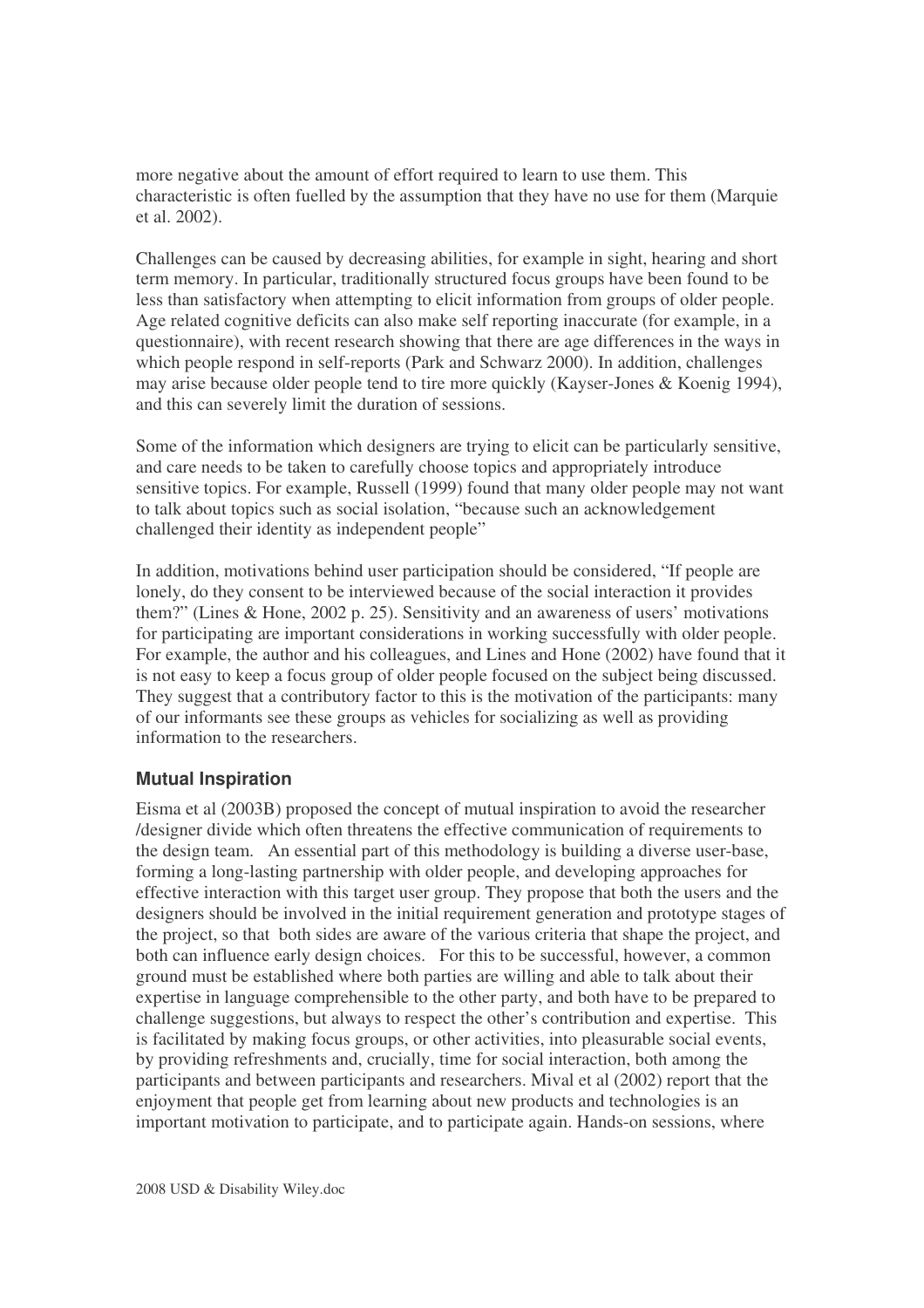older people experience new technology, have proved more successful than verbal explanations or demonstrations, and these can often lead to spontaneous suggestions for improvements or for new products . This was also found by Inglis et al (2002) who, after passing PDAs round to older people as part of a user-centred design process for memory aids, commented on the responsiveness the participants showed to the new technology. They also report that older people were less likely to ask for functionality than younger, technically-aware users. This underlines the need to spend time to transfer knowledge to the users involved in the design process to enable them to contribute. Mival (2002) also reports that hands-on sessions allow researchers to observe the difference between what people report and what actually happens. For example, some users reported that they had no problems with using the systems despite the fact that observations had showed that this was not the case. Gheerawo and Lebbon (2002) describe a similar process which they called 'empathic bonding' to stimulate creative thinking and user-facilitated innovation.

### **Questionnaires**

Questionnaires can be a very valuable way of gathering data, , but research shows that there are age differences in the way older and younger people respond in self reports Older respondents use the "don't know" response more than younger respondents, and are also likely to use the "don't know" option to questions that have complex syntax or are semantically complex. Older respondents are generally also more "cautious" in their behavior, and need to "have higher threshold levels of certainty" before responding to questions (Park & Schwartz 2000, p.238). Eisma et al (2003A) specifically excluded a "don't know" response, but even this was thwarted by some respondents, a number of whom penciled in their own "don't know" column. These researchers found that the best way of addressing this reluctance was for a researcher to administer the questionnaire directly. This had the advantage of leading to spontaneous excursions into users' own experiences, and demonstrations of various personal devices were relatively common, and provided many useful insights.

#### **Interviews**

Older people, particularly those who are disabled or frail, are likely to spend more time in their homes. Care thus needs to be taken to avoid potential negative effects of inappropriate technologies, as this can dramatically alter the life of a vulnerable older person, especially if the installation of the equipment is time-consuming and disruptive (Reed 2002). Dickinson et al (2003) showed that in-home interviews produced many stories about how the equipment in the home was obtained, how people learned to use it, who supported them, and the reporting of a variety of both good and bad experiences. Monk and Baxter (2002) have suggested the concept of examining "seriously bad outcomes" (SBOs), like loneliness, as part of in-home observations and interviews. These methods allow the researchers to see the users in context, to observe them using their current technology, and to note unexpected points, together with providing background information about the hardware and software used.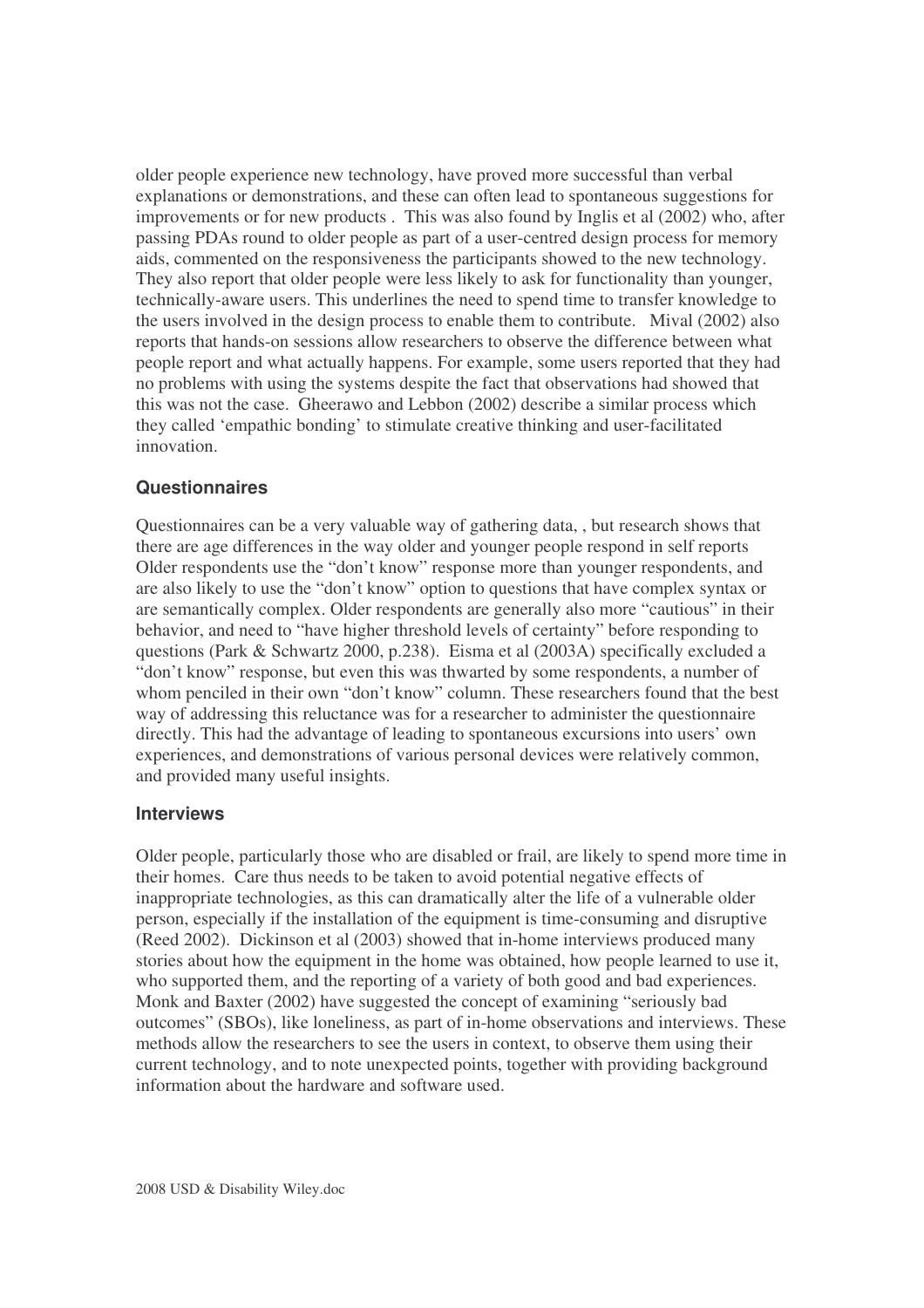### **The use of theatre**

There are thus major challenges in interacting with older and disabled users. Newell and his colleagues therefore have investigated methods other than direct contact with users, and have examined the use of theatre as a technique for transmitting important messages to an audience (Newell, Morgan, et al. 2006). They studied the ideas of "Forum Theatre" as described by Boal (1995). Boal's work was developed within his "Theatre of the Oppressed" movement in Brazil. It was devised to ensure substantial interaction between the audience and the actors, and to enable the actors to portray the views of the audience about the particular issues which were being addressed by the theatrical presentation. In order to take full advantages of the theatre, Newell and his colleagues explored the use of theatre professionals who were experienced in Forum Theatre techniques - actors, script writers and directors.

A script writer conducts detailed research on the subject area and produces a series of short plays which address the important issues to be discussed, but within a narrative style, with the emotional content and tension essential to good drama. In general, these scripts have a 'beginning' and 'middle' but no 'end'. In live Forum Theatre, the play is performed and, when it reaches the end of the scripted section, the audience encouraged by a trained facilitator to address the issues of the character's different motivations and emotions. The ideas that the audience - the "forum" – produce are then instantiated by the actors, who extemporize on the basis of suggestions from the audience. In this way, the audience essentially direct the rest of the play, and can see the effects of their suggestions acted out. Live theatre also allows replay of scenes - should the audience change their minds on the basis of what has occurred.

In collaboration with the Foxtrot Theatre Company, McKenna et al (2003) used a version of this technique within the requirements gathering phase of a project developing a video camera based 'fall' monitor and detector for older people in their homes. The script writer (now Leverhulme Artist in Residence in the School of Computing at Dundee University). produced four short scenarios, two involving an older person falling,and two which addressed the issues of false alarms. The scenarios were written in a narrative rather than documentary style. They thus contained 'human interest', humour, and dramatic tension as well as illustrating how the system may work, the errors which could occur in its use, and the effects of these errors on the participants. Each scenario lasted approximately five minutes, which typically leads to about twenty minutes of discussion. Videos were produced of various scenarios using professional actors. In the style of Forum Theatre, the videos contained 'stopping points' where the video was stopped and discussion among the audience encouraged.

McKenna et al (2003), reports that that the dramatized scenarios provided an excellent way of setting a shared context for discussions between potential users and designers, focused discussion on specific scenarios of likely system usage, and were very effective in provoking discussion of relevant details because elderly users could imagine themselves within the scenarios shown in the video.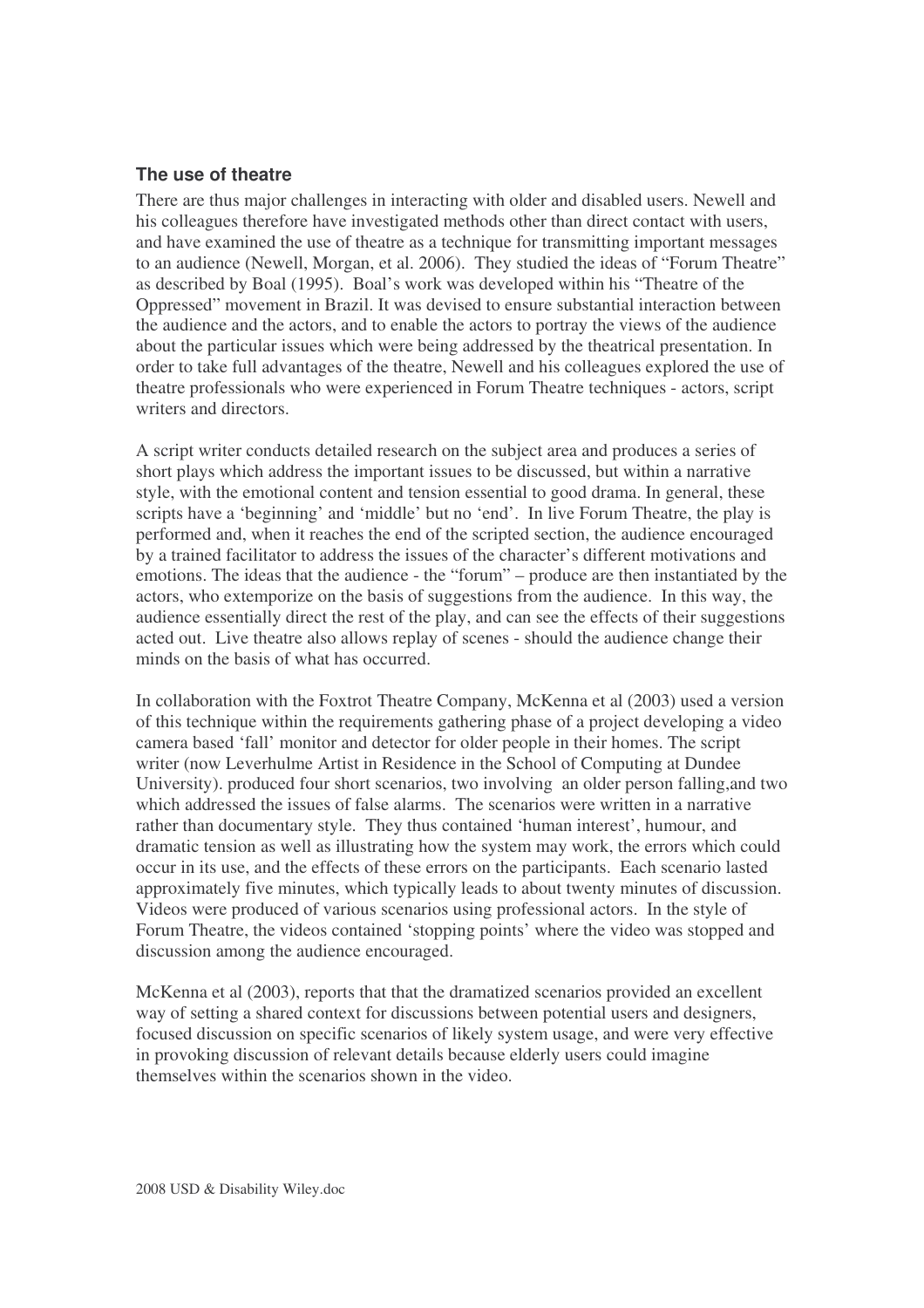These results confirm the comments made by Sato  $\&$  Salvador (1999) that human centred stories lead to a more detailed discussion, and that the drama provides a point of contact which makes their evaluative task much easier. Strom (2003) also comments that human centred stories, which explore problems via conflict, can lead to a more detailed discussion. He reports that he found it difficult to combine large or dramatic consequences with the exploration of an interface, but this was not an issue with McKenna et al (2003)'s research. Similar techniques were used as part of the UTOPIA (Usable Technology for Older People: Inclusive and Appropriate) project, whose primary aim was to develop techniques for changing the mind sets of designers concerning the needs of older people. (Dickinson et al. 2002). This project culminated in the production of the UTOPIA Trilogy, a series of videos addressing issues of older people's use of technology (Carmichael et al. 2005). Overall these videos were found to be a very useful method for provoking discussion and one which potential users find interesting and enjoyable. This ensured that user requirements were explored effectively early in the design cycle.

Newell, Carmichael et al. (2006) believe the success of these experiments were in large part due to the videos being narrative based – that is they illustrated how the equipment would work within interesting story lines, with all the characteristics of a good narrative and to the quality of the actors, who were all professions experienced in Forum Theatre. This confirms the claims made by Grudin (2006) that "(actors) build representations of fictional people whose responses one wishes to anticipate through immersion in realistic detail", that "theatre encourages discussion on a 'what if' basis, that "models of fictional people can be as engaging as models of real people", and that "fiction, based on research, can communicate useful knowledge".

Although these videos were very successful, Newell, Carmichael et al. (2006) suggests that that live forum theatre could be a very appropriate methodology for a wider range of tasks within user centred design. Although video is re-usable and thus a cost effective way of communicating with a large number of people, Sato & Salvador (1999) comment that video is neither quick nor inexpensive to produce, and that live theatre involves a larger part of visual field of audience, and the audience themselves can become the authors. In addition they comment that "Live performers cast a spell over the room; there was a heightened awareness and tension, and live actors can produce engaging and interactive experience". They reported that the audience answered questions more effectively and efficiently, than if the session focussed on technical details. Dishman (2003) and others have used actors in unscripted live drama to address design requirements for older adults. Dishman calls this "informance design",

Newell and his colleagues are thus experimenting with live performances and in Newell, Carmichael et al. (2006) discuss the pros of cons of this activity. Although the use of actors may not be wholly appropriate for very detailed evaluations of user interface, they describe the advantages both when a more holistic approach is required, and for very novel design briefs where an entirely new technology is being developed. They comments that script writers and actors are trained as professional observers of human behaviour and their skill is presenting that behaviour in a way which engages the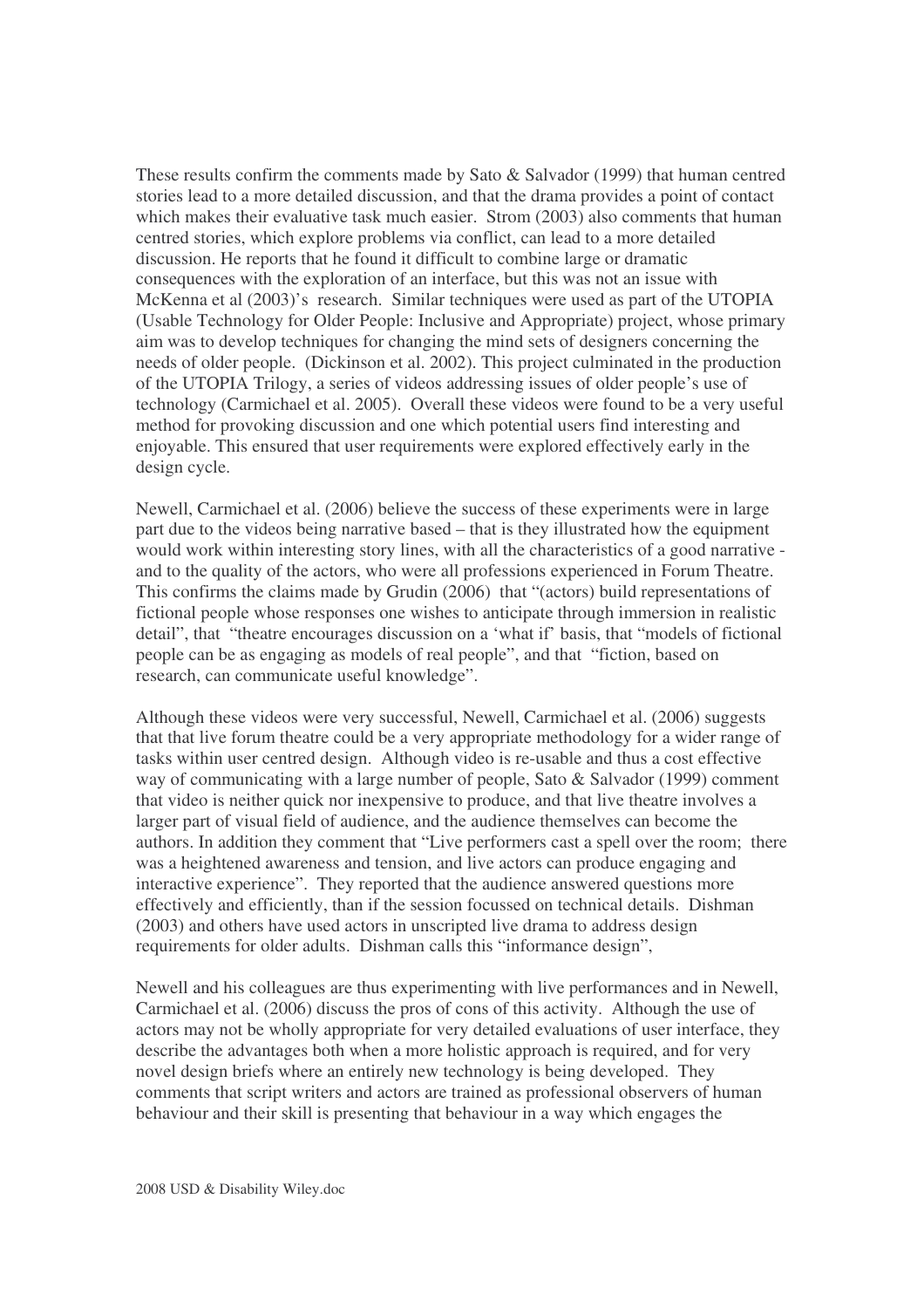viewer/audience. In addition, they suggest that actors could also be valuable in usability testing by encouraging dialogue between the audience. Wixon (2003) notes that "it is no accident that most usability testing involves encouraging entire design teams to watch the test, and it is well known that much of the effectiveness of the test comes from this active participation". In traditional usability laboratories, however, a two way mirror provides a major barrier to any communication between users and designers. The use of actors also removes the ethical problems of "protecting the users", and it is possible to envisage a situation where the designers and the users have can verbally attack one another as part of addressing the usability issues of a particular system – a situation which would be impossible, and probably unethical, in a traditional usability laboratory. Actors can also present a more generic picture of a user and can change their personas in response to requests from the designers (e.g. what would happen if you were older, if your sight/hearing was impaired, if you were under pressure?).

Finally theatre encourages a creative approach to design, involving users as well as designers, rather than the traditional view of focus groups and usability testing being solely a method of eliciting users views and opinions and to determine their abilities to use specific interfaces and systems

### **Conclusions**

It is essential that the voices of users are heard in the design process, but this provides significant challenges when the user population contains older and/or disabled users. Not only does this provide a much more diverse population than most traditional user groups, but there are also communication challenges caused, not only by sensory loss, but also by, culture, language and attitudes to technology. In addition there can be major ethical problems in dealing with such groups. All these effects can lead to the data from such interactions being flawed.

There are ways in which such effects can be minimised, and it is recommended that the users are considered to be part of the development team rather than subjects who views are sort without any real engagement in the development process, or are merely monitored in their user of equipment. In addition, for older users in particular, it is important that the interactions between them and the designers are set within an enjoyable social experience.

The use of professional actors and live theatre should also be considered as a way of facilitating discussions with users, or in those cases where it is too difficult or inappropriate to involve real users in experiments and dialogues. Although not an inexpensive option, the value which can be brought to the interaction by theatre professions can be very significant.

### **Acknowledgments**

The work reported was funded by, the Scottish Higher Education Funding Council, the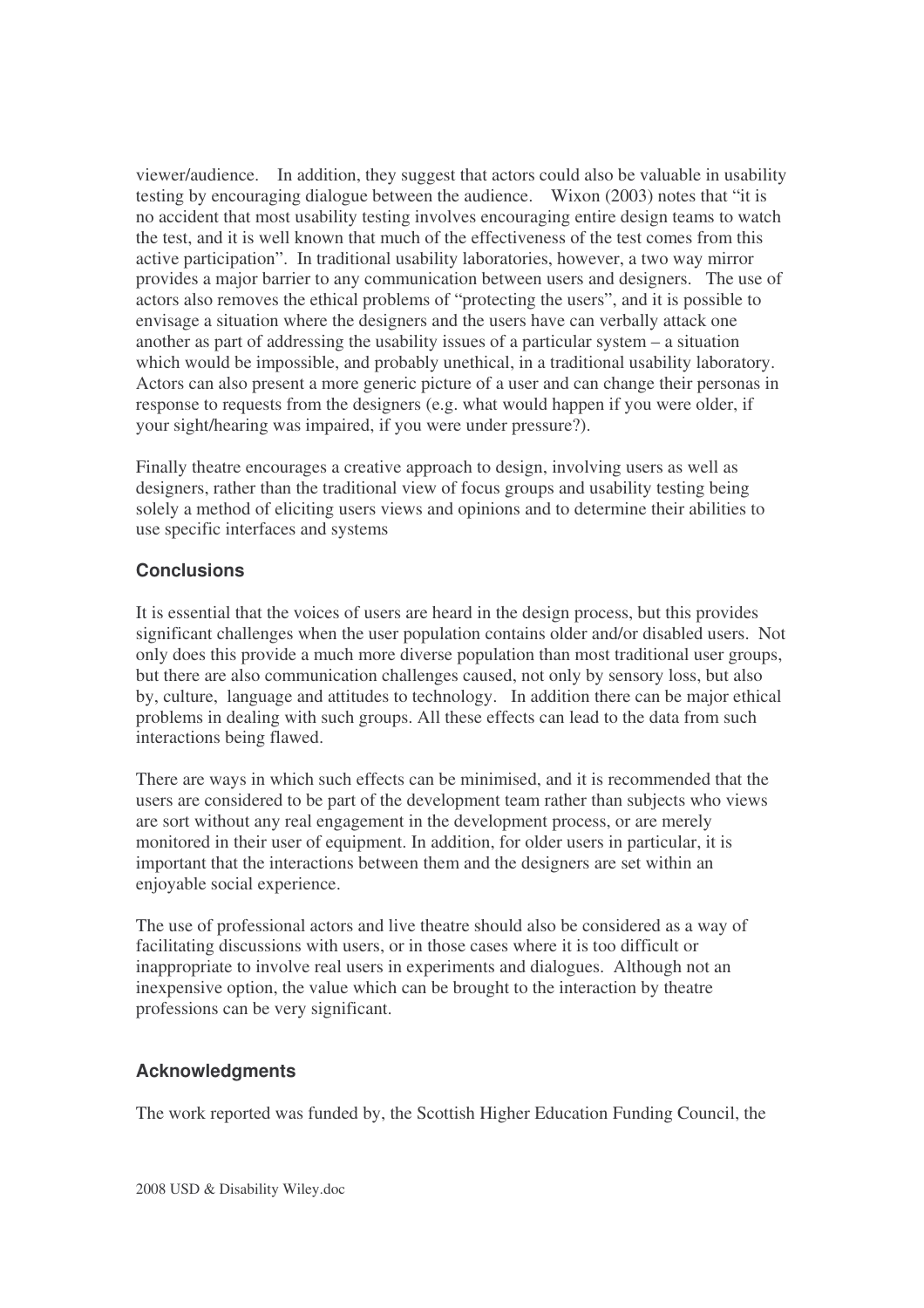Engineering and Physical Sciences Research Council, and the Leverhulme Trust who funded Ms. Morgan as Artist in Residence in Applied Computing.

#### **References**

Alm, N., McGregor A., Arnott, J.L., Newell, A.F. (1992). Using prestored text in conversation by an AAC user. Sixth International Conference of the International Society for Augmentative and Alternative Communication. Philadelphia. Abstract published in Augmentative and Alternative Communication. August 1992.

Alm N. (1994). "Ethical Issues in AAC research". In *Methodological Issues in Research in Augmentative and Alternative Communication.* Brodin,J & Ajessibm E.B. (Eds). Proc. Third ISAAC Research Symposium. Jonkoping, Universty Press, Sweden pp 98- 104.

Barrett, J, Kirk, S. (2000). Running focus groups with elderly and disabled elderly participants. Aplied Ergonomics 31, pp. 621-629

Blomberg, J., Burrell, J. M. & Guest G, (2002). An ethnographic approach to design, In: Jacko J and Sears A. (Eds.) *The Human-Computer Interaction Handbook*, pp. 964- 986.

Boal, A. (1995). *The Rainbow of Desire*, Routledge, London.

Carmichael, A., Newell, A. F., Dickinson A., & Morgan M., (2005). Using theatre and film to represent user requirements. Proc. Include 2005, Royal College of Art, London, 5-8 April.

Clarkson, P.J. and Keates, S. (2003) Inclusive Design – a balance between product demands and user capabilities Proc. DETC'03 ASME 2003. Design Engineering Technological Conference Chicago Illinois Sept 2003.

Dickinson, A., Eisma, R., Syme, A. & Gregor, P. (2002). UTOPIA: Usable Technology for Older People: Inclusive and Appropriate. In: Brewster, S. & Zajicek, M. (Eds.) A New Research Agenda for Older Adults, Proc. BCS HCI, London, pp. 38-39.

Dickinson, A, Goodman, J., Syme, A., Eisma, R., Tiwari, L, Mival, O., and Newell, A.F. (2003) Domesticating technology. In-home requirements gathering with frail older people. In Proceedings of HCI International, Crete, June 2003.

Dishman, E. (2003). Designing for the New World. In: Laurel, B. (Ed.) *Design Research,* MIT Press, pp 41-48.

Eisma, R., Dickinson A., Goodman, J., Syme, A., Tiwari L., & Newell A. (2003A) Early user involvement in the development of Information Technology-related products for older people . Universal Access in the Information Society, December 2003, 3 (2)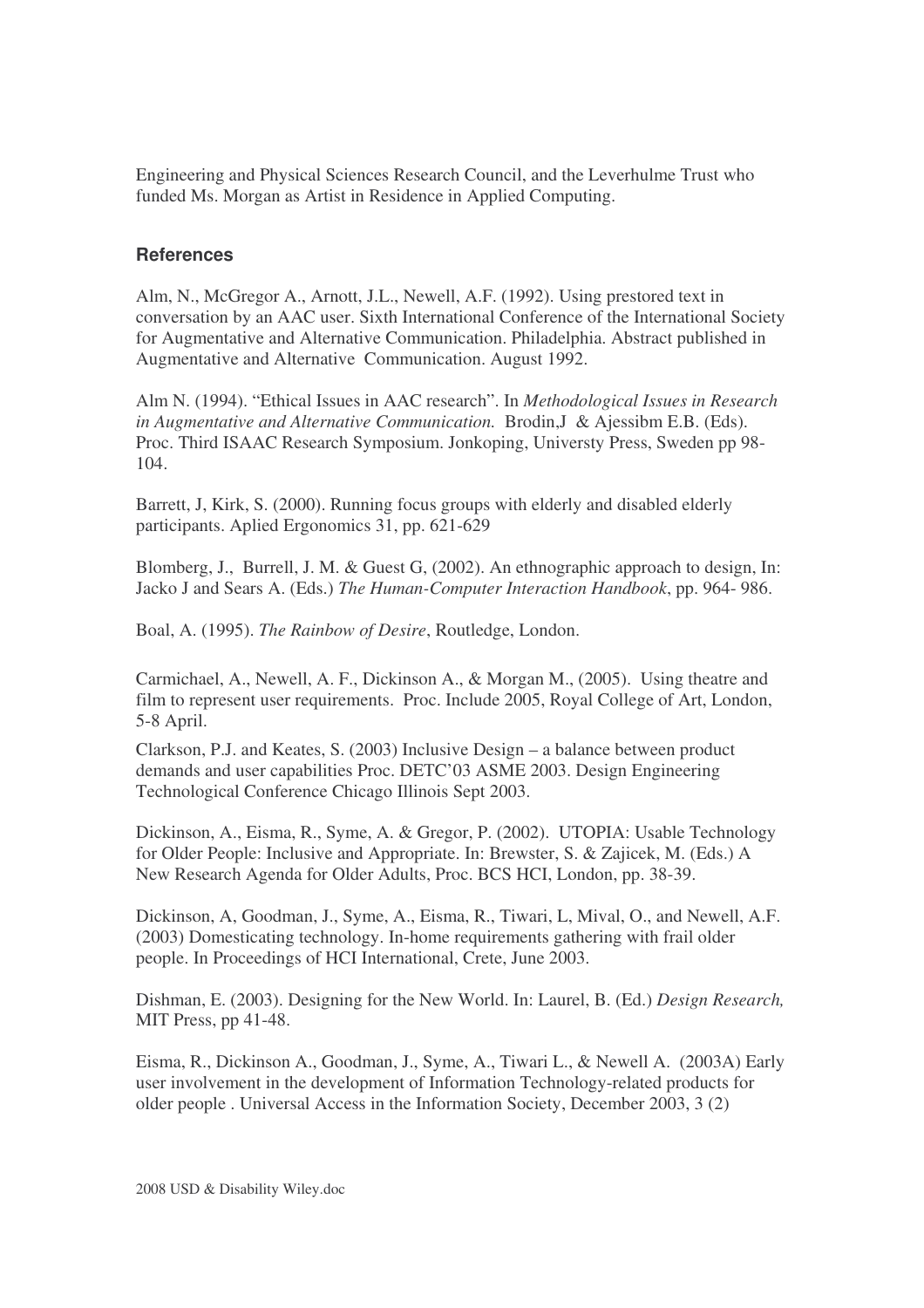Eisma, R**.,** Dickinson A**.**, Goodman, Mival, O, J**.,** Syme, A., and Tiwari L**. (**2003B) Mutual inspiration in the development of new technology for older people. In: Proc. Include 2003, London, March 2003 pp.7:252-7:259.

Gheeraw, R.,R., and Lebbon, C.,S. (2002). Inclusive Design – Developing Theory Through Practice. In *Universal Access and Assistive Technology*, Keates, S., Langdon, Clarkson, P. J., & Robinson. (Eds.) Springer-Verlag, London. pp. 43-52.

Gregor P., and Newell, A.F. (2001). Designing for Dynamic Diversity Making accessible interfaces for older people. In Proc. 2001 EC/NSF Workshop on Universal Accessibility of Ubiquitous Computing: Providing for the Elderly, Jorge, J., Heller, R., Guedj, R. (Eds) 22-25 May 2001 Alcacer do Sal, Portugal, ACM Press.

Gregor, P., and Newell, A.F. (1999) The application of computing technology to interpersonal communication at the University of Dundee's Department of Applied Computing, Technology and Disability, 10 (1999) pp 107-113

Grudin J. (2006). Why Personas Work – the psychological evidence. In *The Persona Lifecycle, Keeping People in Mind Throughout Product Design*, Pruitt J & Adlin T (Eds) Elsevier.

Hardy M., and Baird C., (2002), Is It All About Aging: Technology and Aging in Social Context. In: *Impact of technology on successful aging*. Charness N and Schaie W (Eds) Springer Publishing: New York.

Hartson, H.,R., & Hix, D. (1989). Toward empirically derived methodologies and tools for human-computer interface development. International Journal of Man-Machine Studies, 31, 477-494

Helander, M., Landauer, T.K. and Prabhu, P.,(1997). (eds), *Handbook of Human-Computer Interaction,* Elsevier Science BV, pp 813-824.

Hypponen, H., (1999). *The Handbook on Inclusive Design for Telematics Applications*, Siltasaarenkatu 18A, 00531 Helsinki, Finland.

Inglis, E, Szymkowiak, A., Gregor, P., Newell, A.F., Hine, N., Wilson, B.A., Evans, J. (2002). Issues Surrounding the User-centred Development of a New Interactive Memory Aid. In *Universal Access and Assistive Technology*, ed. Keates, Langdon, Clarkson, Robinson. Springer-Verlag, London. pp. 171-178.

ISO 13407:1999(E). Human-centred design processes for interactive systems, International Organisation for Standards.

Keates, S, Clarkson, P.J. (2002). Defining Design Exclusion. In *Universal Access and Assistive Technology,* Keates, S., Langdon, Clarkson, P.J., and Robinson (Eds) Springer-Verlag, London. pp. 13-22.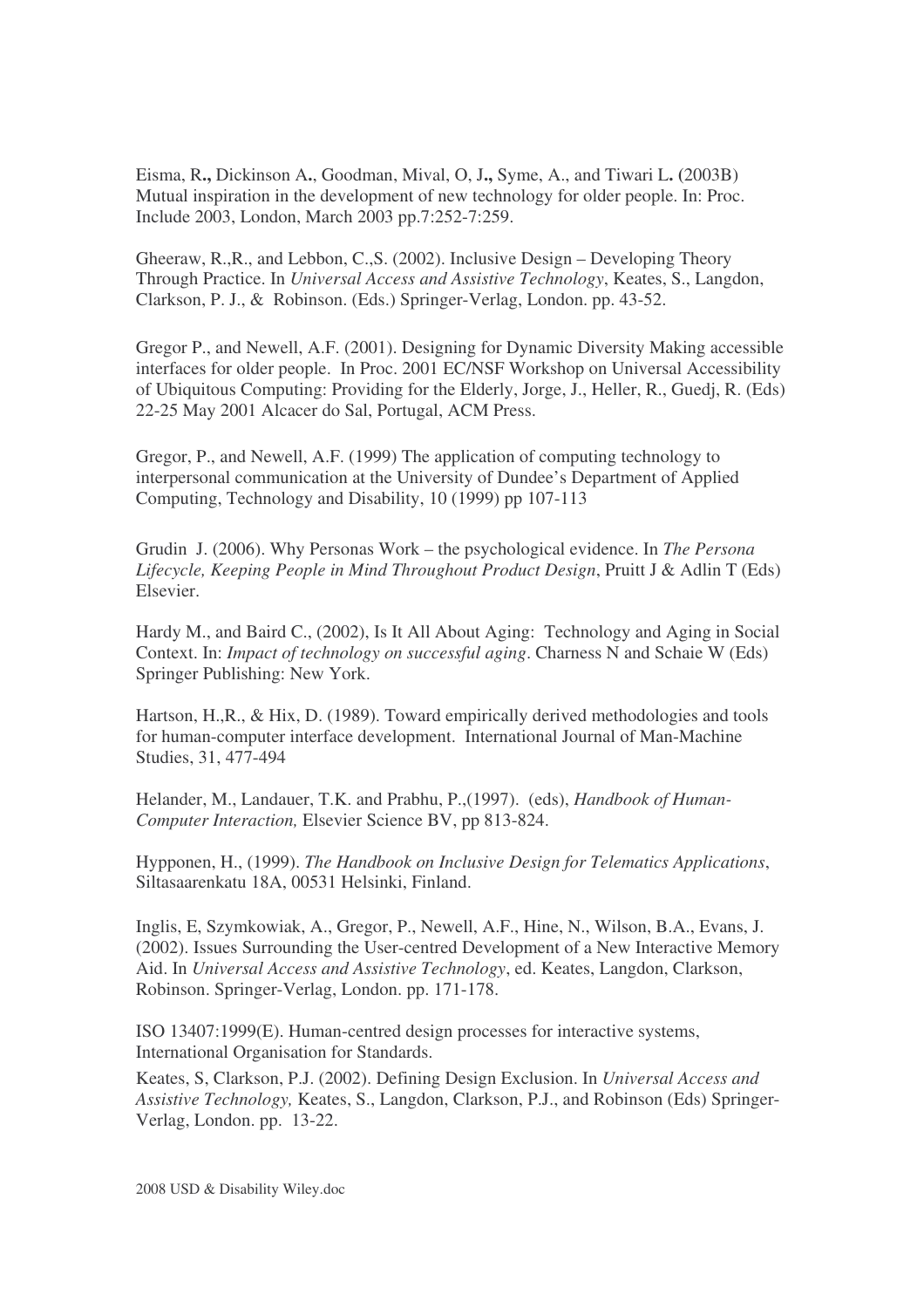Kayser-Jones, J., and Koenig, B.A. (1994), Ethical Issues. In: *Qualitative Methods in Aging Research*. Gubrium JF and Sanker A (Eds) Sage Publications: Thousands Oaks, CA. pp. 15-32

Kyng, M., & Mathiassen, L. (1997). (Eds.). *Computers and Design in Context*. Cambridge, MA: MIT Press.

Lines, L., and Hone, K.S. (2002). Research Methods for Older Adults. In: A New Research Agenda for Older Adults. Brewster S and Zajicek M (Eds). Workshop at BCS HCI 2002, London, UK,

Marquie, J.C., Jourdan-Boddaert, L., and Huet, N. (2002) Do Older Adults Underestimate their Actual Computer Knowledge? Behaviour and Information Technology 21(4): 273- 280

McGregor A., and Alm N., (1992). Thoughts of a non-speaking member of an AAC research team. Paper delivered to the Sixth International Conference, International Society for Augmentative and Alternative Communication. Philadelphia. Abstract published in Augmentative and Alternative Communication. August 1992.

McGregor, A., (1995). A voice for the future. Proceedings of the European Conference on the Advancement of Rehabilitation Technology (ECART '95). 10-13 October 1995, Lisbon. Lisbon, Portugal : National Secretariat of Rehabilitation. pp 127-129.

McKenna, S., Marquis-Faulkes, F., Newell, A.F., and Gregor, P. (2003). Scenario-Based Drama as a Tool for Investigating User Requirements with Application to Home Monitoring for Elderly People. Proceedings of the 10th International Conference on Human-Computer Interaction, Crete.

Mival, O. (2002). In Search of the Cybermuse: Supporting creative activity within product design. Proc. Creativity and Cognition Conference, 4, 20.

Monk, A., and Baxter, G. (2002) Would you trust a computer to run your home? Dependability issues in smart homes for older adults. In: A New Research Agenda for Older Adults. Brewster S and Zajicek M (Eds). Workshop at BCS HCI 2002, London, UK.

Muller, M. J. (2002). Participatory Design: the third space. In, *The Human-Computer Interaction Handbook.* Jacko, J.A., and Sears, A. (Eds) Lawrence Erlbaum, New Jersey. pp 1051 – 1068.

Newell, A.F., (1995), Extra-ordinary Human Computer Operation. In *Extra-ordinary Human-Computer Interactions.* Edwards, A. D. N. (Ed.), Cambridge University Press 1995.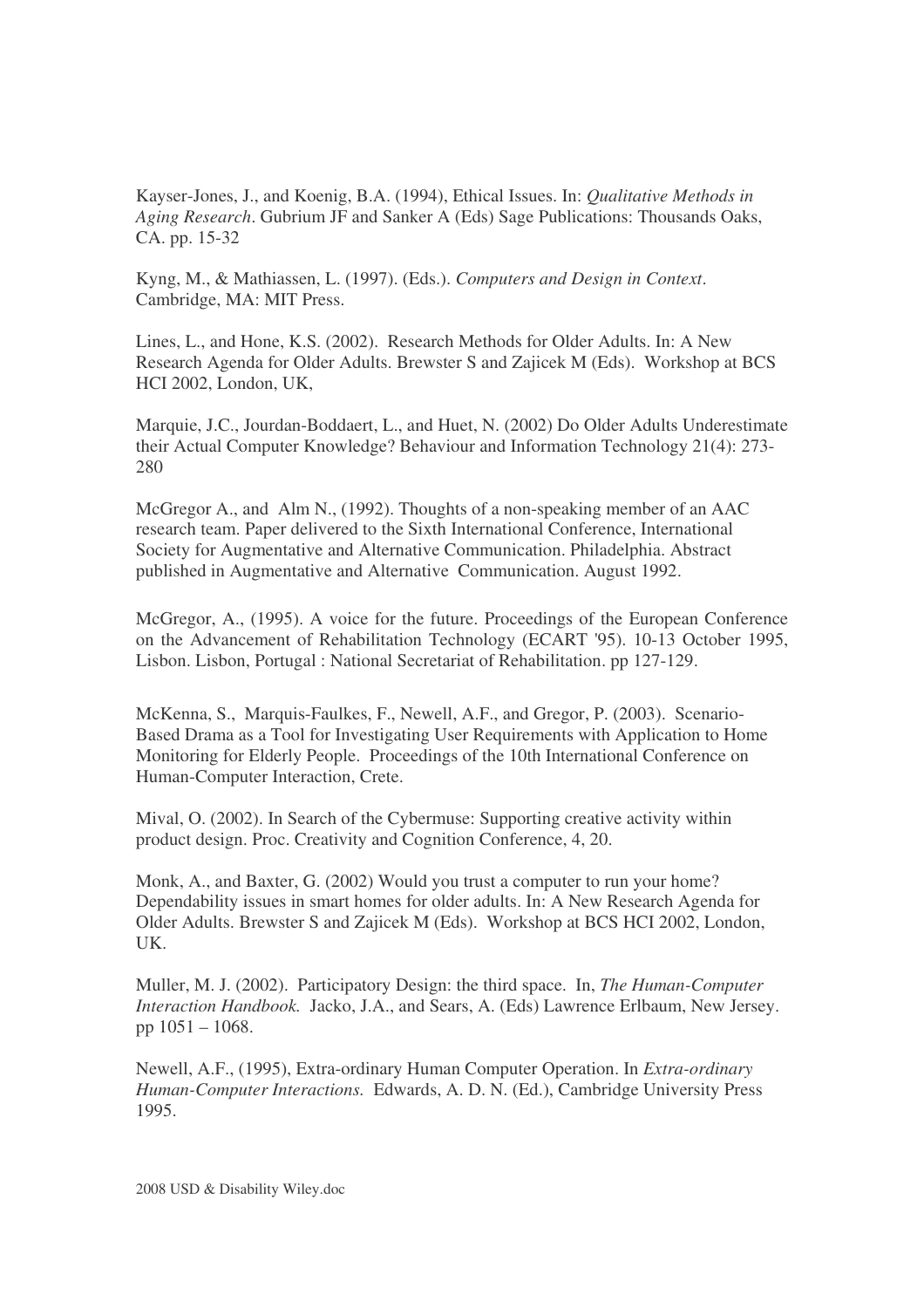Newell A. F. (2003)"Inclusive design or assistive technology", , *Inclusive Design for the Whole Population* (2003) (Eds. J. Clarkson, R. Coleman, S. Keates and C. Lebbon), Springer, pp.172-181. ISSN: 1 85233 700 1,

Newell, A.F., Carmichael, A, Morgan, M, and Dickinson. (2006). The use of theatre in requirements gathering and usability studies. Interacting with Computers (in press)

Newell, A.F. and Gregor, P., (1997). Human computer interfaces for people with disabilities, in Handbook of Human-Computer Interaction, Helander, M., Landauer, T.K. and Prabhu, P. (eds), Elsevier Science BV, (ISBN 0 444 81862 6) pp 813-824.

Newell A.F. and Gregor P., (2000). "User Sensitive Inclusive Design – in search of a new paradigm. Proc A.C.M. Conference on Universal Usability, Washington, DC Nov. 2000, pp39-44,

Newell, A.F. and Gregor, P. (2002). Design for older and disabled people - where do we go from here? Universal Access in the Information Society 2(1): 3-7

Newell, A.F. Morgan, M.E., Gregor, P., and Carmicheal, A. (2006). Theatre as an intermediary between Users and CHI designers. Proc CHI 2006 Montreal April 2006,

Newman, W.M. and Lamming, M.G., (1995). *Interactive System Design*, Addison-Wesley, England

Nielsen, J. (1993). *Usability Engineering*. Academic Press, London.

Park, D., and Schwarz, N. (Eds) (2000). *Cognitive Aging: A Primer*. Psychology Press, Taylor & Francis Group, Hove.

Preece, J. (1994). *A guide to usability – human factors in computing*, Addison Wesley & Open University.

Reed, D. (2002). Towards dependability of technology assessment in the delivery of care to the elderly: a case study. In: A New Research Agenda for Older Adults. Brewster, S. and Zajicek, M. (Eds) workshop at BCS HCI 2002, London, UK.

Russell, C. (1999). Interviewing vulnerable Old People: Ethical and Methodological Implications of Imagining Our Subjects. Journal of Aging Studies 13(4): 403-417.

Sato, S. and Salvador, T. (1999). Playacting and Focus Troupes: Theatre Techniques for creating quick, intensive, immersive and engaging focus group sessions. Interactions, Sept-Oct, pp. 35-41.

Shneiderman, B. (1992). *Designing the user interface: strategies for effective humancomputer interaction.* Addison-Wesley Reading, Massachusetts 1992.